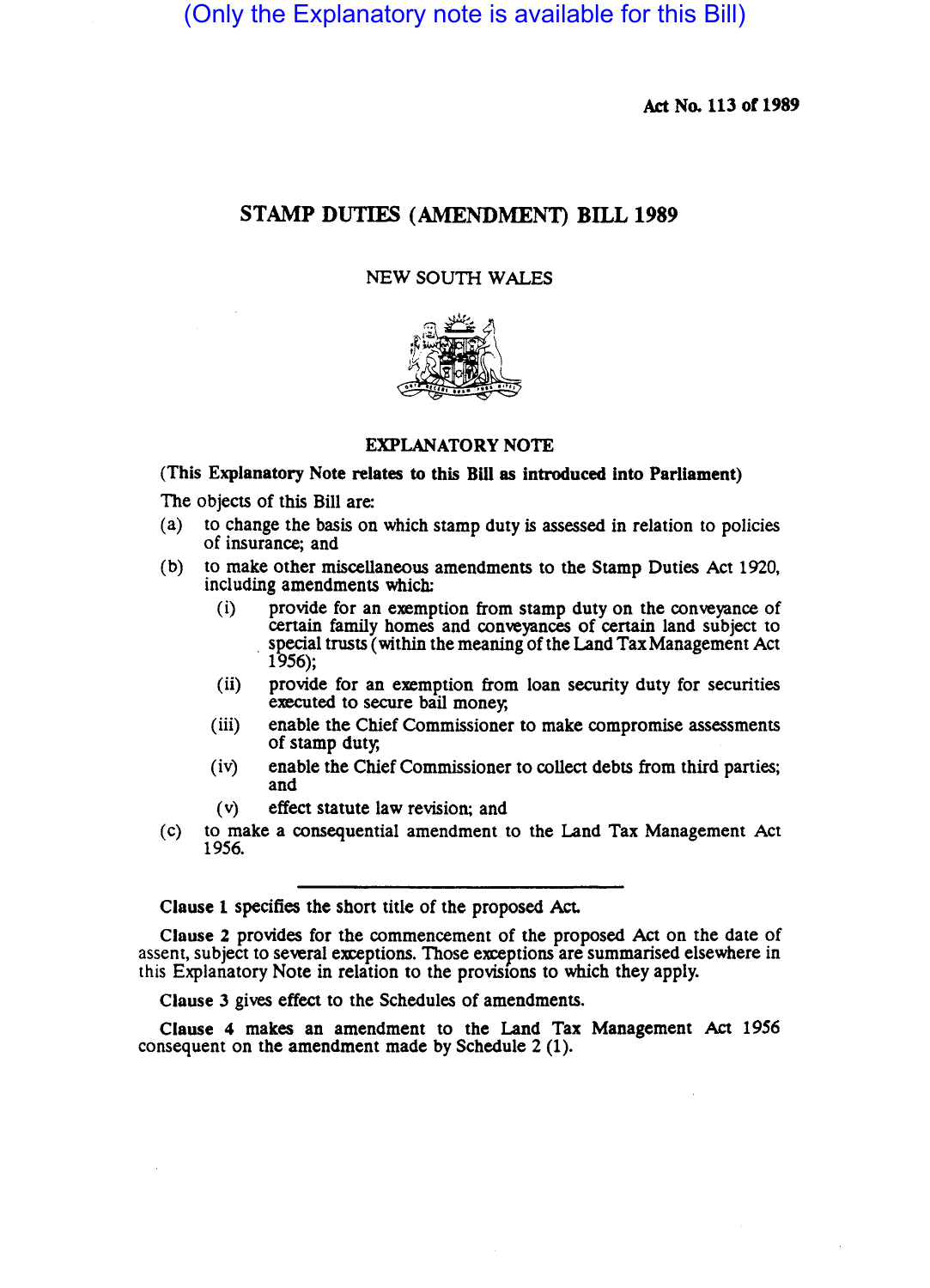#### SCHEDULE 1 • AMENDMENTS RELATING TO INSURANCE

The amendments made by this Schedule are to change the basis on which stamp duty is assessed in relation to insurance, other than life insurance.

At the present time, stamp duty on a policy of insurance is assessed according to the amount insured under the policy but so as not to exceed 25% of the premium. While the amendments will not affect the basis on which stamp duty is assessed in relation to policies of life insurance, for other forms of insurance, stamp duty will, as from 1 November 1989, be assessed according to the amount of the premium paid in respect of the policy. The relevant rates will be:

Class 1 insurance (that is, all insurance other than Class 2 11.5% insurance, life insurance or exempt insurance)

Class 2 insurance (that is, motor vehicle insurance, aviation 25% insurance, disability income insurance and occupational indemnity insurance, not being exempt insurance)

Schedule 1 (1) substitutes Division 24 of Part 3 with a new Division which contains the follOwing proposed sections:

Section 86 contains definitions for the purposes of the proposed Division.

Section 87 lists the types of insurance which are exempt from payment of stamp duty.

Section 88 provides that duty is not chargeable in respect of insurance in so far as it relates to property which is outside New South Wales or a risk which can only occur outside New South Wales.

Section 88A requires a person who carries on insurance business (not being life insurance business) to be registered under the proposed Division by the Chief Commissioner. A person does not carry on insurance business only because the person is an insurance broker. The section also specifies the circumstances in which a person's registration may be cancelled.

Section 888 requires a registered person to lodge a monthly return with the Chief Commissioner showing the total amount of premiums for Class 1 insurance and the total amount of premiums for Class 2 insurance received by the person for the month. The person is required to pay stamp duty on the return in respect of the premiums so shown (and in respect of policies of life insurance effected during the month).

Section 88c enables the Chief Commissioner to apportion a premium paid in respect of different types of insurance.

Section 880 requires a person (other than a registered person) who arranges with a person who is not a registered person insurance of property in New South Wales or against a risk which would normally occur in New South Wales to lodge a return with the Chief Commissioner and to pay duty on the return as if the person were a registered person.

Section 88E enables certain persons who are not required to be registered under the proposed Division to give an undertaking to the Chief Commissioner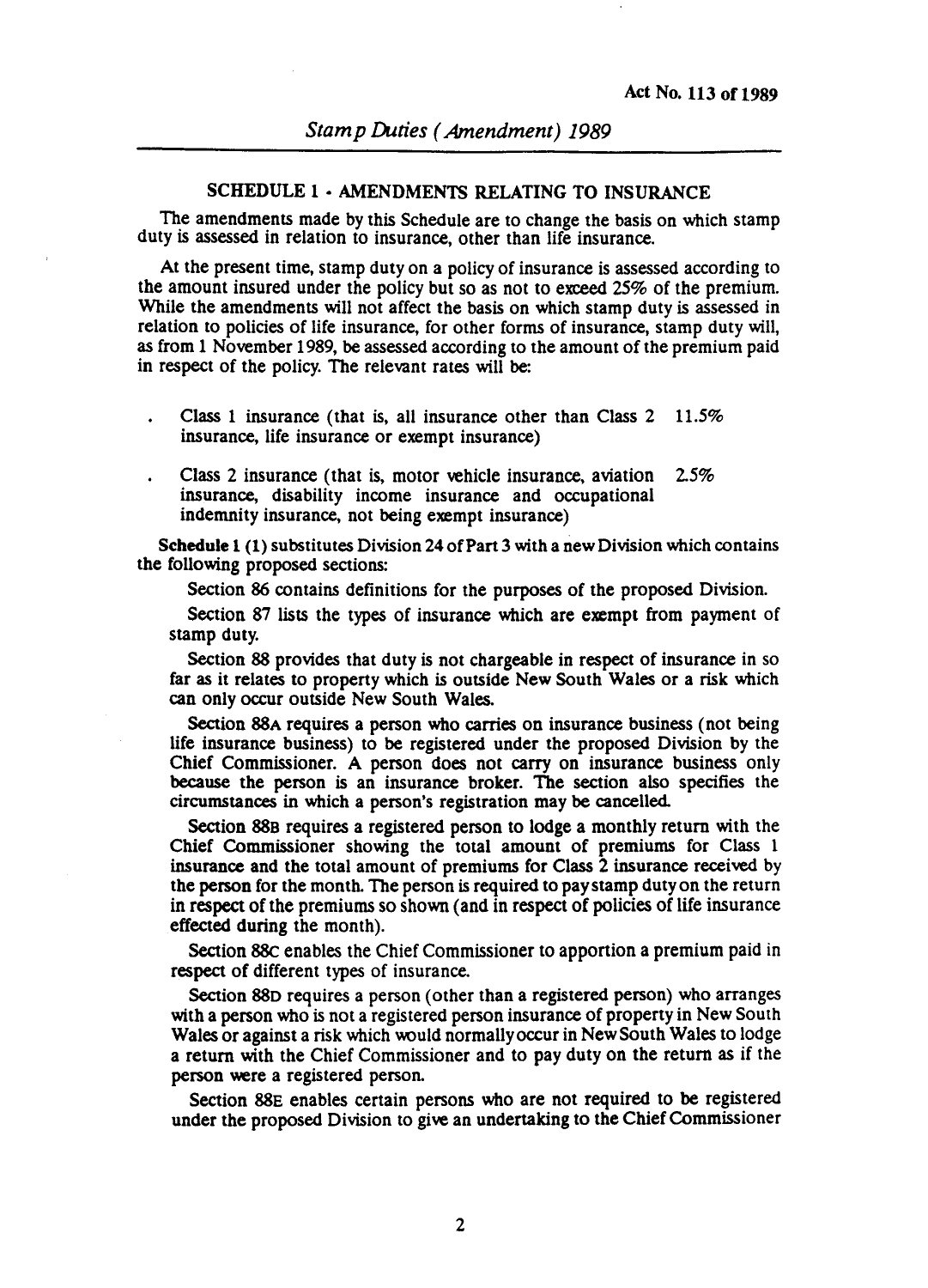to pay the stamp duty those persons would be required to pay if they were registered under the proposed Division.

Section 88F enables the Chief Commissioner to vary the time for lodging returns under the proposed Division.

Sections 88G and 88H make provision for the lodging of a return with the Chief Commissioner and the payment of duty in respect of a policy of life insurance issued outside New South Wales which relates to the life of a person who, at the time the policy was effected, was domiciled within New South Wales. Section 88G imposes the obligation on a person resident in New South Wales who effects life insurance for which a policy is issued outside New South Wales. Section 88H imposes the obligation on a person who effects insurance for a person resident in New South Wales for which a policy is issued outside New South Wales.

Section 881 applies the provisions of sections 88G and 88H to companies which are registered under the Companies (New South Wales) Code and companies which carry on business in New South Wales.

Section 88J creates a liability to duty of a policy of insurance, and a renewal of any such policy, issued outside New South Wales and received in New South Wales.

Section 88K enables a reduction in duty in respect of so much of a policy to which section 88G, 88H or 88J applies as relates to the life of a person domiciled outside New South Wales.

Section 88L requires the making and keeping of records by registered persons of premiums received by or on their behalf.

Section 88M provides for the manner in which stamp duty paid on a return or a policy of life insurance is to be denoted.

Section 88N enables a set off of duty in respect of a premium, or part of a premium, which is refunded.

Section 880 makes it an offence to register or record an assignment or transfer of a policy of insurance before the assignment or transfer is duly stamped.

Section 88P provides that other forms of duty under the Principal Act (such as duty on an agreement under hand) are not chargeable in respect of policies of insurance issued or renewed on or after 1 November 1989 by a person who is liable to pay duty under the proposed Division.

Schedule 1 (2) and (3) make consequential amendments to the Second Schedule to the Principal Act.

Schedule 1 (4) enacts transitional provisions arising from the substitution of Division 24 of Part 3 of the Principal Act.

## SCHEDULE 2 - MISCELLANEOUS AMENDMENTS

Schedule 2 (1) inserts proposed section 73AA (Exemption from duty for certain conveyances). The section transfers from section lOA of the Land Tax Management Act 1956 to the Principal Act the provision that currently allows a refund of stamp duty paid on a conveyance of a family home from a company to the principal shareholders of the company. The relief from duty is now to be provided in the form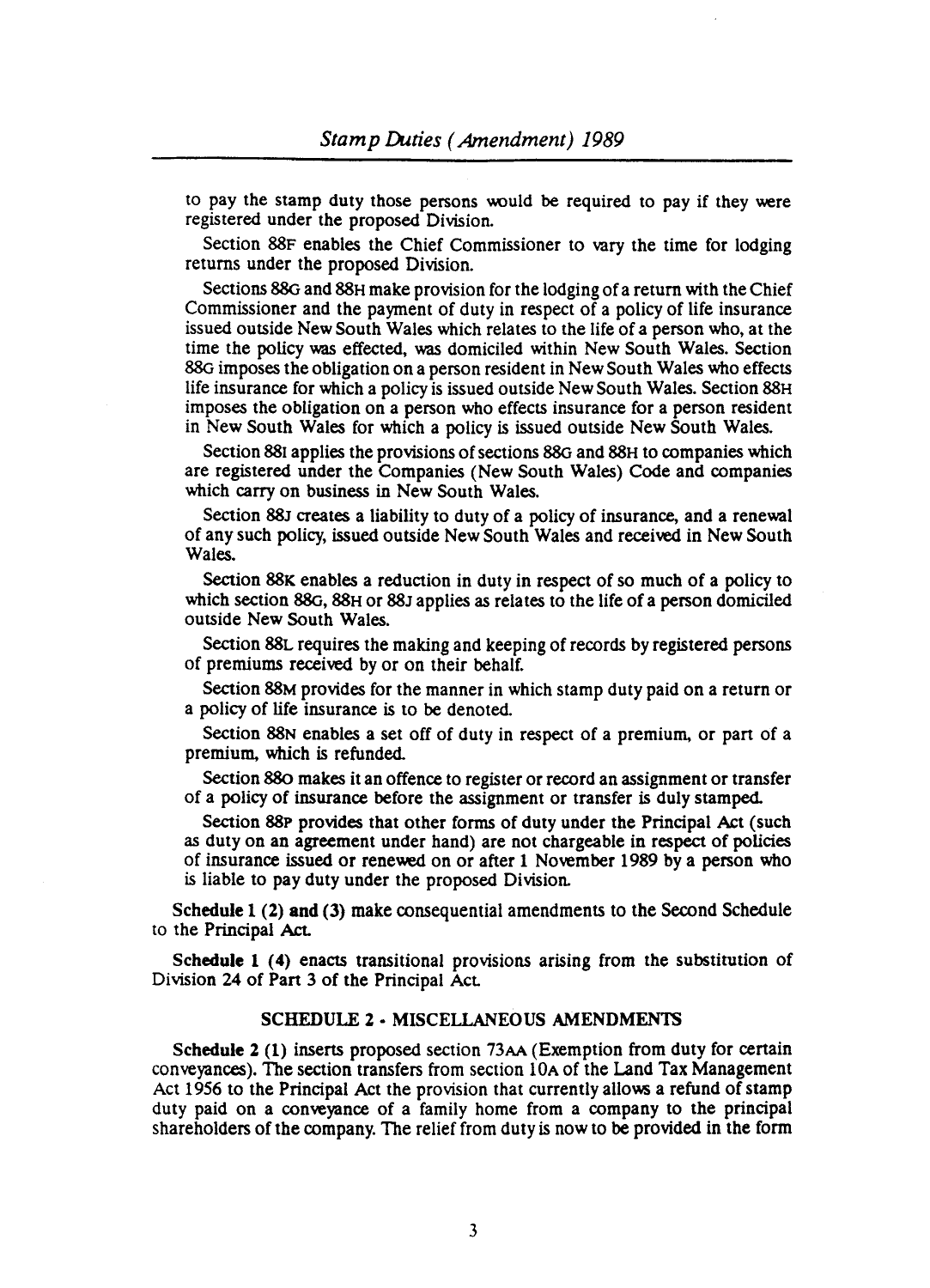of an exemption rather than a refund. The section also extends the exemption to certain conveyances of land which is subject to a special trust within the meaning of the Land Tax Management Act 1956 and which is conveyed to the settlor of that land, the person who actually paid the purchase price for the land or a person who, immediately before becoming the equitable owner of the land, was a beneficiary of the special trust

Schedule 2 (2) amends section 74F (Payment of duty on hiring arrangements by return) to extend the credit allowed under section 74E for duty paid on a hiring arrangement which is liable to duty in more than one jurisdiction to duty paid on such a hiring arrangement by a person who is an approved person for the purposes of section 74F.

Schedule 2 (3) amends section 83 (Interpretation) to provide that paragraph (e) of the definition of "loan security" in that section (which relates to documents known as memoranda of deposit) does not apply to such memoranda executed by securities dealers or authorised money market operators. The amendment is to be taken to have commenced on 1 January 1989, being the date on which paragraph (e) commenced.

Schedule 2 (4) and (l2) amend section 84cA (Unregistered mongage protected by caveat) and the Second Schedule (in relation to the exemptions under the heading "Loan Security") to provide that securities executed solely in connection with the grant of bail in criminal proceedings are exempt from payment of duty. The amendments are to be taken to have commenced on 19 February 1989, being the date on which the Treasurer approved of the Principal Act being administered to grant the exemption.

Schedule  $2(5)$  and  $(6)$  make minor amendments to sections 97c (Definitions) and 97E(Dutypayable in relation to relevant transactions) by way ofstatute law revision to adopt changes in nomenclature relating to the London Stock Exchange.

Schedule 1 (7) amends section 99A (Definitions) to extend the definition of "discretionary trust" to include a trust under which the whole or any part of the capital of the trust estate, or the whole or any pan of the income of that capitaL or both, will be divested from the person or persons in whom it is vested in the event that a discretion conferred under the trust is exercised.

Schedule 2 (8) amends section 99B (Acquisitions to which this Division does not apply) to prevent avoidence of Division  $30$  of Part 3 (Acquisitions of company and unit trust interests dutiable as conveyances of land) which might be achieved by the transfer of shares in a land-holding company to a register outside New South Wales prior to their acqUisition. The amendment makes it clear that, in order to fall outside the provisions of Division 30, the land in respect of which an interest is acquired must have been capable of being transferred to the person acquiring the interest by means of an agreement or conveyance which is not chargeable with ad valorem duty.

Schedule 2 (9) amends section 127c (Fines in respect of returns and undertakings) to apply the late payment penalties under that section to undertakings under section 840 relating to the payment of loan security duty and to returns under the regulations.